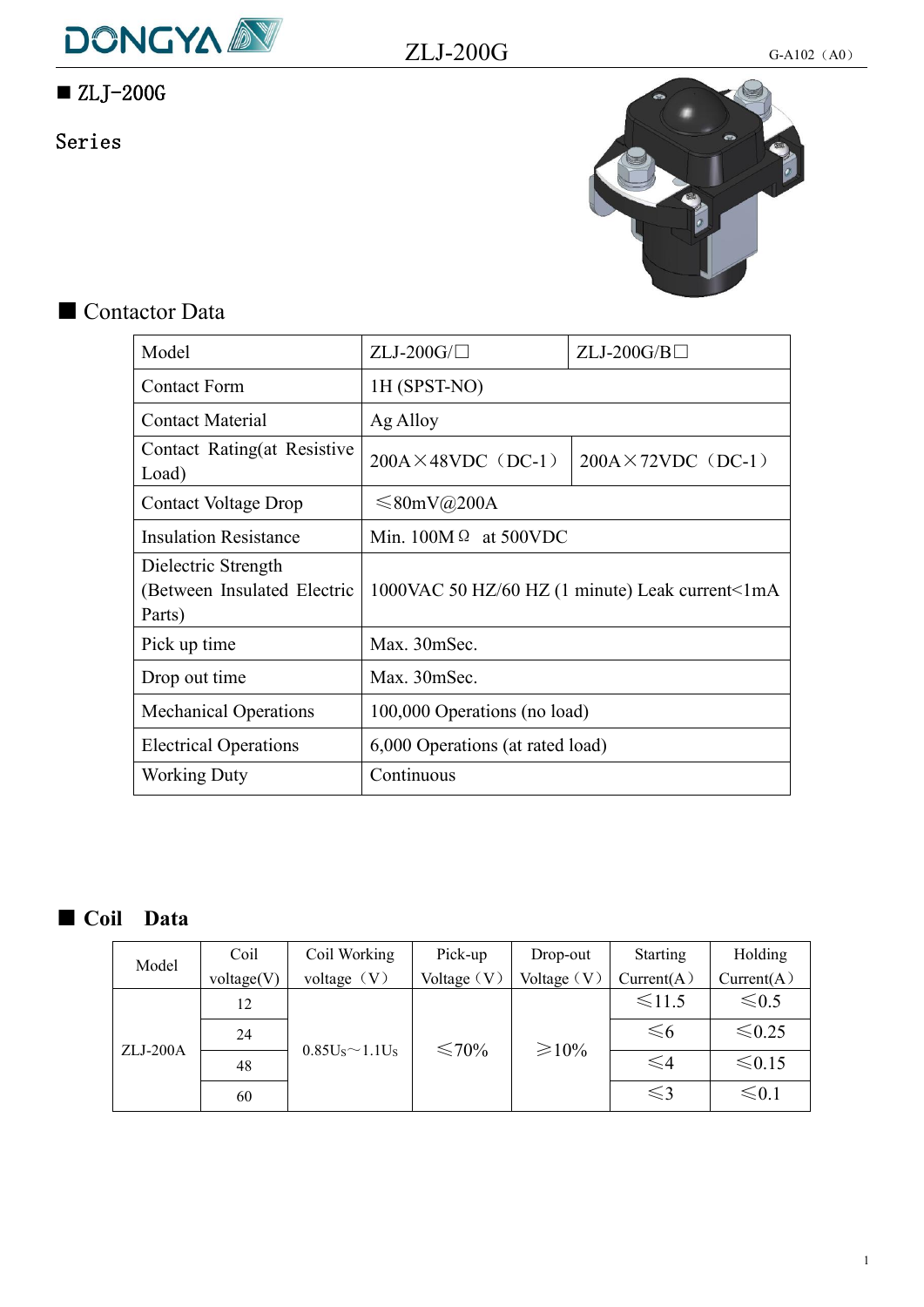

 $ZLJ-200G$  G-A102 (A0)

■ Part Numbering System



Example:ZLJ-200G/48; means: Normally open DC Contactor, 200A for DC-1 load rated current, coil voltage 48V DC.

### ■ **Shape installation and circuit diagram**